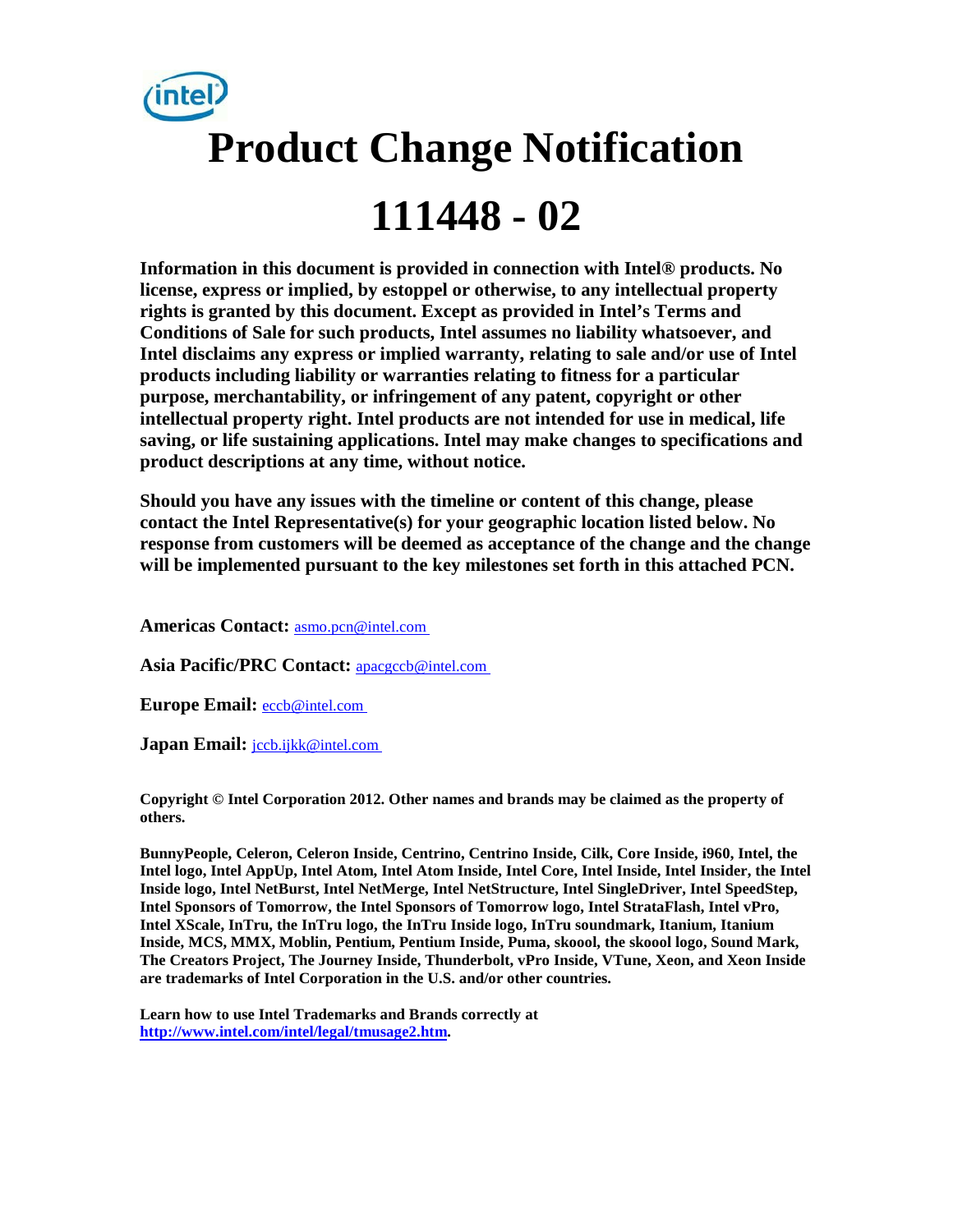# **Product Change Notification**

| <b>Change Notification #:</b> | $111448 - 02$                                      |
|-------------------------------|----------------------------------------------------|
| <b>Change Title:</b>          | Intel <sup>®</sup> Desktop Board DQ77MK, Boxed and |
|                               | <b>Bulk</b>                                        |
|                               | PCN 111448-02, Product Design                      |
|                               | <b>PCB FAB and BIOS Update</b>                     |
|                               | <b>Reason for Revision: Remove BIOS Update</b>     |
| <b>Date of Publication:</b>   | May 17, 2012                                       |

**Key Characteristics of the Change:**

Product Design

#### **Forecasted Key Milestones: Date Customer Must be Ready to Receive Post-Conversion Material:** Jun 14, 2012

#### **Description of Change to the Customer:**

### **Reason for Revision: Remove BIOS Update**

- 1. The PCB fab will be updated to add Active Management Technology wireless support.
- 2. The BIOS update was removed from this change notification and was implemented earlier. See PCN111491 for the details.

### **Customer Impact of Change and Recommended Action:**

These changes have been thoroughly evaluated to ensure that there is no quality, reliability or functional implications to our customers. Intel is not recommending additional qualification of these changes on platforms received from Intel.

Intel will attempt to deplete pre-conversion material before shipping post-conversion material but there is a possibility of Intel shipping mixed inventory. Therefore, customers will need to manage and migrate to the post-conversion material as soon as possible.

Milestone dates are estimates and subject to change based on business and operational conditions.